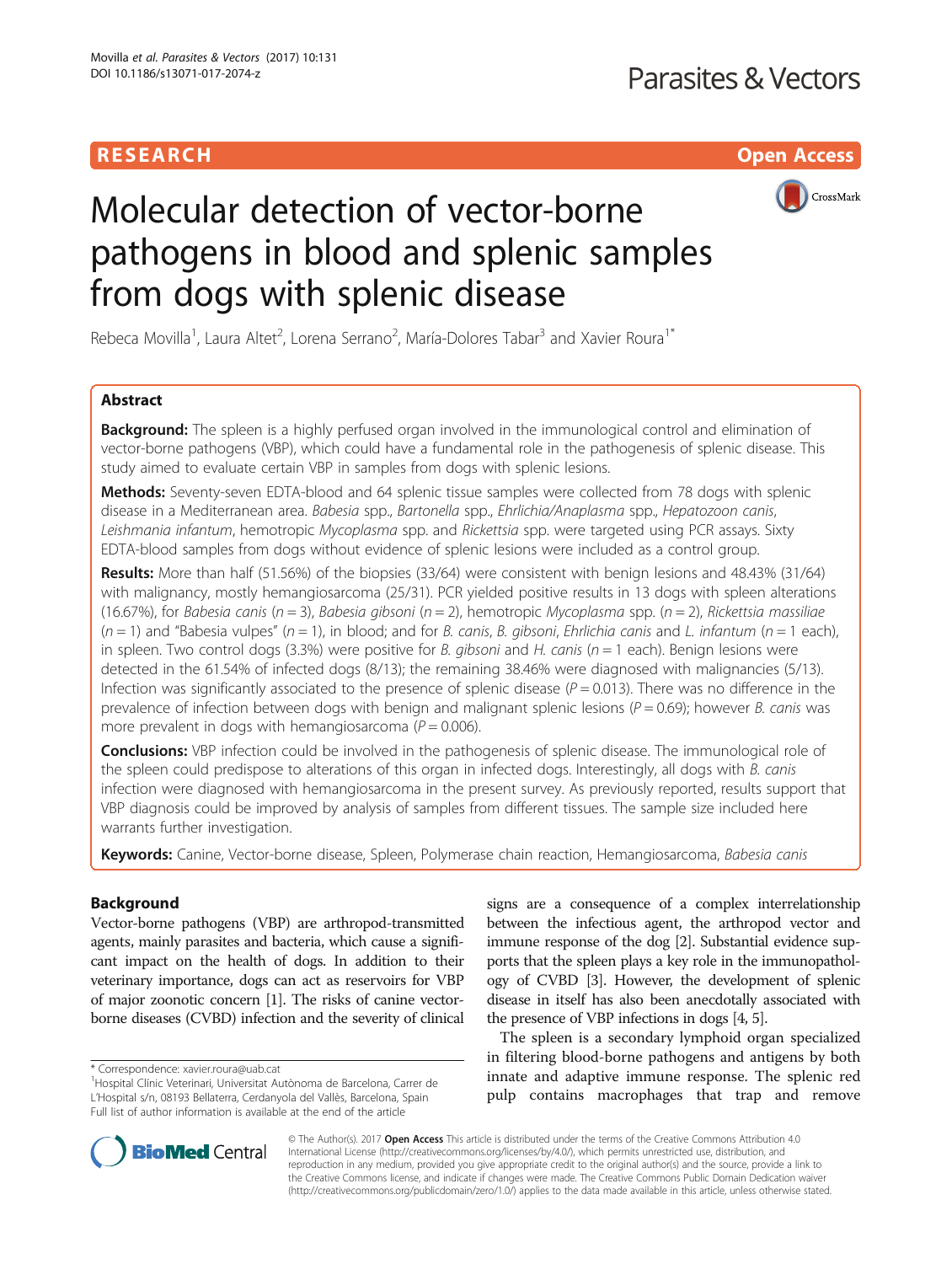damaged red blood cells. The blood flow pattern and a subset of specialized macrophages ensure that the antigen-presenting cells capture and deliver these bloodborne antigens to the B cells in the marginal zone. Afterwards, antibody-producing cells migrate from the primary follicles in the white pulp, colonize the marginal zone and move into the red pulp, where antibody production occurs before blood returning to the circulation [[6\]](#page-6-0). Further characterization of the immunological phenomena, developed in the spleen of VBP-infected dogs and other mammals, remains subject of continuous investigation. The acute splenic response of calves to Babesia bovis was remarkably similar to that reported in a mouse model of malarial infection indicating that dynamic changes in the distribution of splenic cells is common in the acute response to the hemoparasitic infection [[7\]](#page-6-0). It was shown that the spleen is able to retain Bartonella spp. using an experimental mouse model, although the mechanisms of retention have still to be elucidated [[8\]](#page-6-0). During the acute phase of experimentally induced canine monocytic ehrlichiosis, high levels of tumor necrosis factor (TNF)-α expression were found in splenocytes, CD8+ cells were decreased while CD3+ cells were increased, which could have occurred as an immunologic modulation in the spleen contributing to the pathogenesis. Furthermore, immunohistochemistry revealed a higher number of immunoglobulin (Ig) M and IgG immunolabeled cells responsible, at least in part, for the morphological changes observed in this organ [\[9](#page-6-0), [10\]](#page-6-0).

Several reports have been focused on describing the cellular immunophenotypic profile in the splenic compartment and the co-expression of Th1 pro-inflammatory cytokines [such as interferon (IFN)-γ, interleukin (IL)-12 and TNF- $\alpha$ ] and Th2 anti-inflammatory/regulatory cytokines [such as tumor growth factor (TGF)-β, IL-4 and IL-10], throughout the course of natural and experimental visceral leishmaniosis [\[11, 12](#page-6-0)]. The large number of cells (lymphocytes) undergoing apoptosis in the spleen of dogs with visceral leishmaniosis was correlated with the parasite load, which suggested that this process could be a contributing factor for the survival of the protozoon in this organ [\[13](#page-6-0)]. Of note, splenectomy was considered one of the main clinical outbreaks of hemotropic Mycoplasma spp. infection in splenectomized dogs [\[14\]](#page-6-0). Theileria equi was found in the spleen of asymptomatic horses that did not show parasitemia, which suggested that this might be an important tissue supporting the persistence of the parasite in the host [[15](#page-6-0)].

On the other hand, VBP infection can induce changes in the architecture of the spleen. Conditions such as babesiosis that increase the size of this organ elevate the risk of parenchymal disruption [\[16\]](#page-6-0). Bartonella spp. infection has been associated to the presence of granulomatous splenic lesions,

abscess, and vasoproliferative tumors, such as hemangiopericytoma and hemangioendothelioma in dog and human patients, respectively [\[17](#page-6-0)–[19\]](#page-6-0). Molecular confirmation supported higher prevalence for Bartonella spp. compared to Babesia spp. and hemotropic Mycoplasma spp. in dogs with fibrohistiocytic nodules (FHN) and hemangiosarcoma (HSA) in the spleen [\[4\]](#page-6-0). Mechanistic evidence as to how these bacteria contribute to the development of vasoproliferative lesions has been provided [\[5\]](#page-6-0). Additionally, splenic vasculitis, thrombosis and infarction, were recently documented in a febrile dog diagnosed with Bartonella henselae [[20](#page-6-0)]. Moreover, a comparative experimental infection study in dogs infected with Ehrlichia spp. and Anaplasma spp. described infiltration of perivascular mononuclear cells into the spleen, more severe for ehrlichial infections [\[21](#page-6-0)]. Leishmania infantum and Hepatozoon canis were identified in the spleen of dogs with splenitis [\[22\]](#page-6-0); and progressive spleen architecture breakage in visceral leishmaniosis was characterized by disorganization of the white pulp, associated with a more frequent and intense plasma cell accumulation in this organ, mostly in dogs with high parasite density [\[23](#page-6-0)].

The present study aimed to evaluate the prevalence of certain VBP commonly found in the Mediterranean area, such as Babesia spp., Bartonella spp., Ehrlichia/Anaplasma spp., H. canis, L. infantum, hemotropic Mycoplasma spp. and Rickettsia spp., in dogs with splenic disease and to investigate potential associations of these pathogens with the development of splenic lesions.

## **Methods**

## Sample collection

Fresh splenic tissue and/or ethylene diamine tetraacetic acid (EDTA)-blood samples from dogs undergoing splenectomy in two Referral Veterinary Hospitals located in a Mediterranean area, were collected and stored immediately after surgery (-20 °C), between January 2010 and June 2016. Diagnosis of splenic disease was based on a combination of clinical signs, laboratory testing, diagnostic imaging assessment, findings on surgical exploration of the abdominal cavity, and cytological and/or histopathological evaluation of the spleen. For 17 cases in which fresh splenic tissue samples were not collected, available paraffin-embedded surgical biopsy samples were retrieved from pathology archive storage facilities, using the Pathology Data Base. Although not at the same time, splenic tissue samples were processed and paraffin-embedded with the same equipment and techniques. Board-certified veterinary pathologists performed the histopathological evaluation of the splenic tissue samples.

Control EDTA-blood samples were prospectively collected and stored (-20 °C) from dogs with or without clinical signs attending the hospitals for unrelated reasons during the same period, but whose spleens were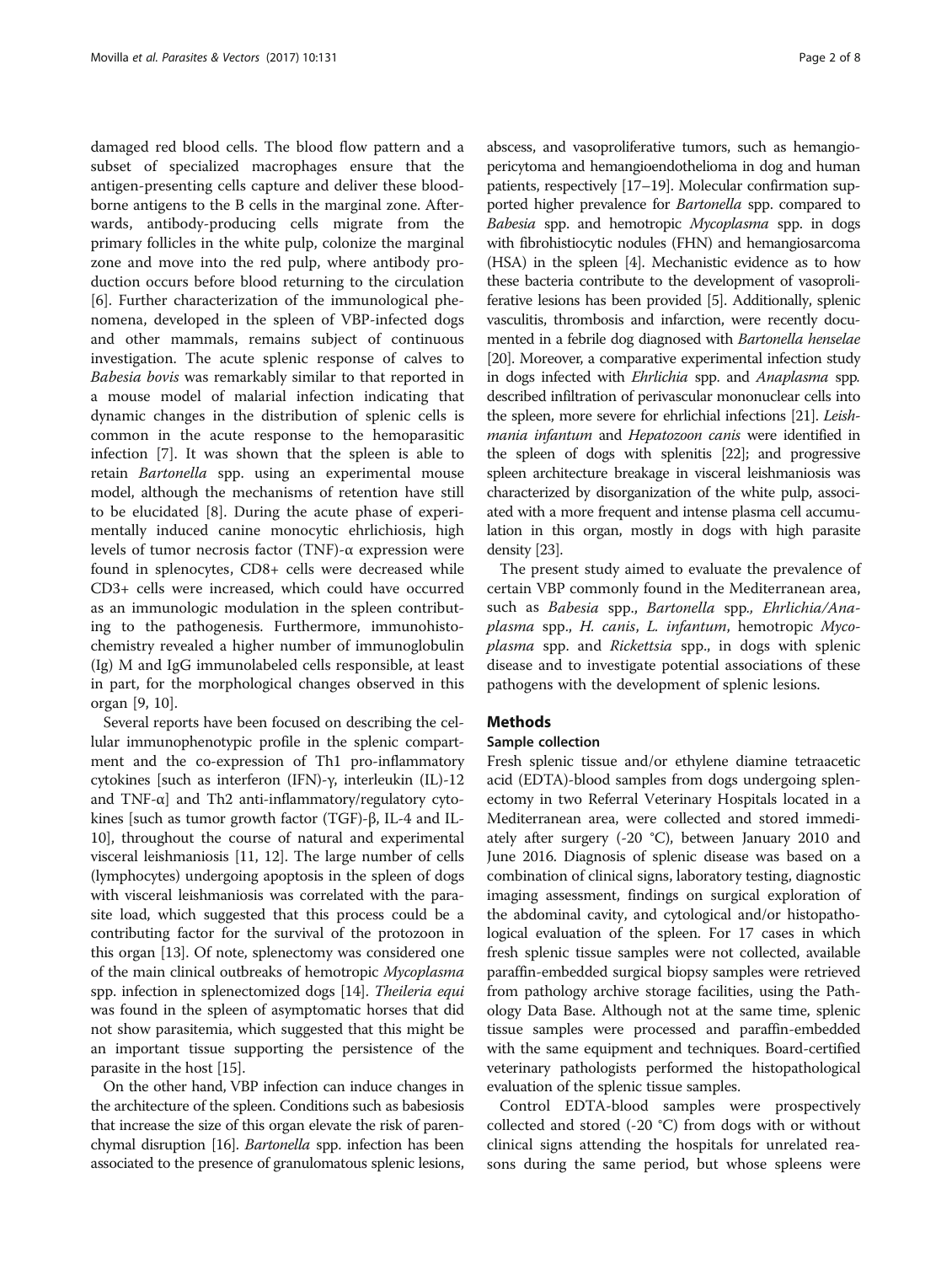deemed within normal limits on imaging assessment (ultrasound and/or computed tomography). All splenic tissue and EDTA-blood samples were identified and processed for polymerase chain reaction (PCR).

Signalment was recorded and medical information was reviewed for every dog. Verbal owner consent was received for all dogs prior to their enrolment in the study. This study was carried out in accordance with the International Guiding Principles for Biomedical Research Involving Animals, issued by the Council for the International Organizations of Medical Sciences.

## PCR testing

DNA from splenic tissue was extracted using the Purelink® Genomic DNA Kit following manufacturer instructions (Thermo Fisher Scientific, Waltham, MA, USA). DNA was extracted from 400 μl of whole blood as previously described [\[24](#page-6-0)]. Collected samples, previously defined as specific pathogen-free (SPF) by PCR, were used as an extraction negative control in each extraction batch. Samples were tested in an operator blind manner. Babesia spp., Bartonella spp., Ehrlichia/Anaplasma spp., H. canis, hemotropic *Mycoplasma* spp. and *Rickettsia* spp. were targeted using specific PCR assays (Table 1). Real time PCR was carried out in a total volume of 20 μl containing SYBR® Select master mix (Thermo Fisher Scientific), specific primer (see Table 1 for sequence and concentration) and 4 μl of 1/5 diluted DNA. The thermal cycling profile was 50 °C for 2 min and 95 °C for 10 min followed by 40 cycles at 95 °C for 15 s and 60 °C for 1 min and a dissociation curve added at the end of the run. Water was used as PCR negative control and commercial DNAs as positive PCR control. In all cases in which splenic tissue and EDTA-blood samples were PCR-positive, direct DNA sequencing was performed to characterize pathogens at the species level. Sequencing was done by the BigDye® Terminator v3.1 Cycle Sequencing Kit (Thermo Fisher Scientific) following the manufacturer instructions and with the same primers used in the PCR and sequences compared with the GenBank database [\(https://blas](https://blast.ncbi.nlm.nih.gov/Blast.cgi)[t.ncbi.nlm.nih.gov/Blast.cgi](https://blast.ncbi.nlm.nih.gov/Blast.cgi)). The eukaryotic 18S ribosomal ribonucleic acid (rRNA) (Thermo Fisher Scientific) was used as an endogenous control to ensure proper DNA extraction. Quantitative L. infantum PCR was performed as described by Francino and collaborators [[24](#page-6-0)].

## Statistical analysis

Statistical analysis was performed using SPSS® 20.0 software. Values for the prevalence of Babesia spp., Bartonella spp., Ehrlichia/Anaplasma spp., H. canis, L. infantum, hemotropic Mycoplasma spp. and Rickettsia spp. were established. Chi-square and Fisher's exact test were used to compare proportions of positivity. The level of statistical significance considered was  $P < 0.05$ .

## Results

A total of 138 dogs were enrolled in this study. Additional file [1](#page-5-0): Table S1 shows in detail the signalment, samples collected, histopathological diagnosis and PCR results.

Seventy-eight dogs were included in the group with spleen alterations, 40 female (51.94%) and 37 male (48.05%). Twenty-seven different breeds were represented including crossbreed dogs  $(n = 15)$ , German Shepherd ( $n = 13$ ), Boxer ( $n = 6$ ), English Cocker Spaniel  $(n = 5)$ , Golden Retriever  $(n = 4)$ , Beagle  $(n = 3)$ , French Bulldog ( $n = 3$ ), Great Dane ( $n = 3$ ), Labrador Retriever  $(n = 3)$ , and others  $(n = 22)$ . Age of dogs in this group ranged from 3 to 16 years, with a mean age of 9 years. Signalment was partially unknown for four dogs. The control group included 60 dogs, 35 female (58.3%) and 25 male (41.7%). Twenty-four different breeds were represented including: crossbreed dogs  $(n = 14)$ , Yorkshire Terrier  $(n = 9)$ , Golden Retriever  $(n = 5)$ , Boxer  $(n = 3)$ , German Shepherd ( $n = 3$ ), Miniature Schnauzer ( $n = 3$ ), and others  $(n = 23)$ . Age of dogs in this group ranged from 1 to 16 years, with a mean age of 8.3 years. Histopathology of the spleen was performed in 64 out of 78 dogs with spleen alterations. Benign lesions were

Table 1 PCR targets and primers used in this study for detection of Babesia spp., Bartonella spp., Ehrlichia/Anaplasma spp., H. canis, hemotropic Mycoplasma spp. and Rickettsia spp.

| Species                           | Target<br>gene   | Forward primer (5'-3')     | Reverse primer (5'-3')                                    | Final primer<br>concentration (µM) | Reference                 |
|-----------------------------------|------------------|----------------------------|-----------------------------------------------------------|------------------------------------|---------------------------|
| Babesia spp.                      | 18S rRNA         | GACGATCAGATACCGTCGTAGTCC   | CAGAACCCAAAGACTTTGATTTCTCTC                               | 0.3                                | $[62]$                    |
| Bartonella spp.                   | ITS1             | AGATGATGATCCCAAGCCTTCTG    | CCTCCGACCTCACGCTTATCA                                     | 0.3                                | Modified from<br>[63, 64] |
| Ehrlichia spp.;<br>Anaplasma spp. | 16S rRNA         | GCAAGCYTAACACATGCAAGTCG    | GGATTATACAGTATTACCCAYCATTTCTARTG 0.5                      |                                    | [65, 66]                  |
| H. canis                          | 18S rRNA         | CITACCGTGGCAGTGACGGT       | ATTGTTATTTCTTGTTACTACCTCTCTCAAAC                          | 0.3                                | [66]                      |
| Hemotropic<br>Mycoplasma spp.     | 16S rRNA         |                            | ATGTTGCTTAATTCGATAATACACGAAA ACRGGATTACTAGTGATTCCAACTTCAA | 0.3/0.5                            | $[65]$                    |
| Rickettsia spp.                   | ITS <sub>2</sub> | GCTCGATTGRTTTACTTTGCTGTGAG | CATGCTATAACCACCAAGCTAGCAATAC                              | 0.5/0.3                            | $[62]$                    |

Abbreviations: rRNA ribosomal ribonucleic acid, ITS internal transcribed spacer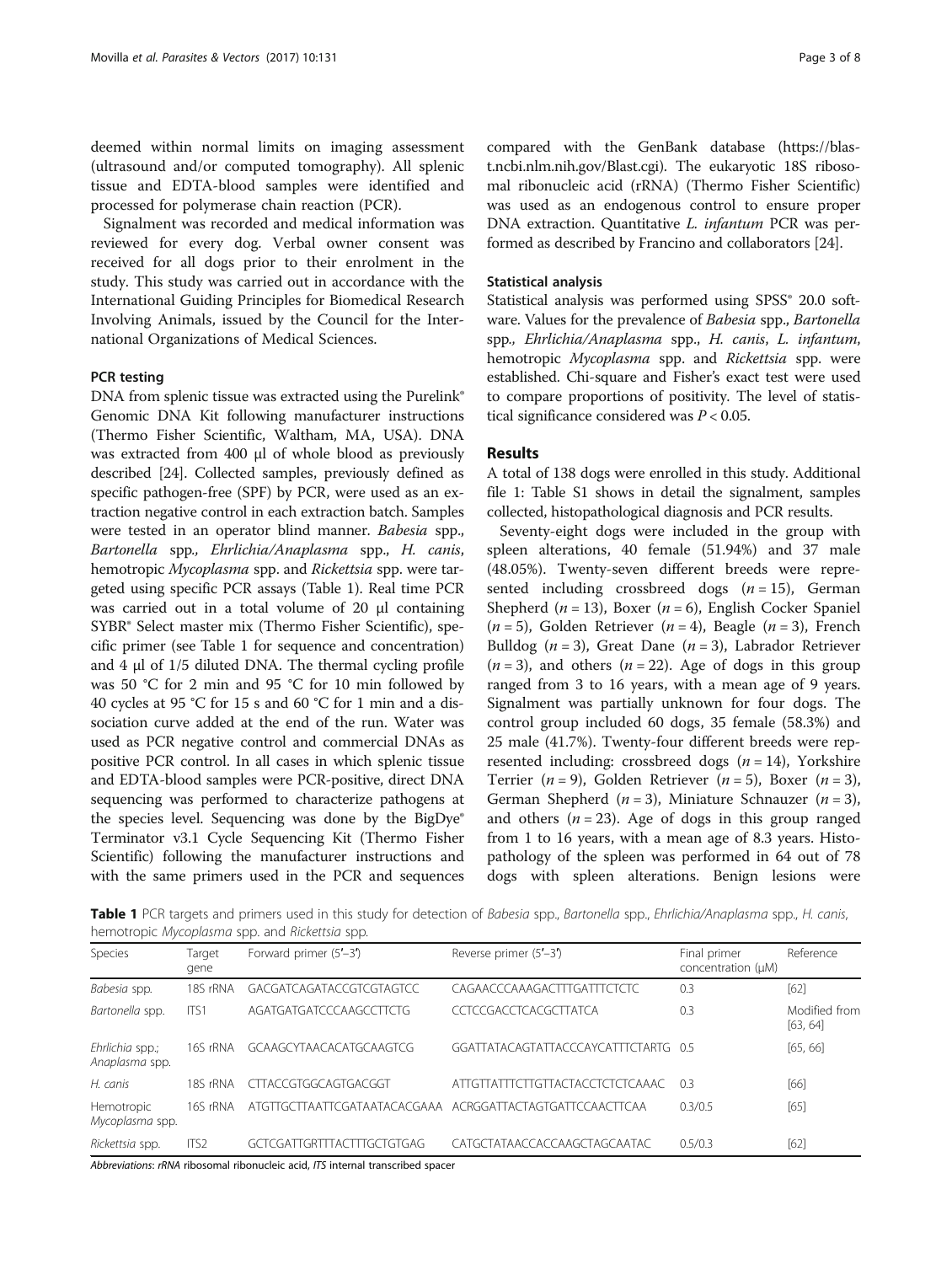observed in the 51.56% (33/64). The most common were lymphoid nodular hyperplasia (LNH)  $(n = 10)$ , congestion (*n* = 9), necrosis (*n* = 7), hematoma (*n* = 5), extramedullary hematopoiesis  $(n = 4)$ , and hemosiderosis  $(n = 3)$ . Some dogs were histopathologically diagnosed with more than one benign splenic lesion. Malignant lesions were observed in the remaining 48.43% (31/64). The most common was HSA ( $n = 25$ ), followed by carcinoma  $(n = 2)$ , lymphoma  $(n = 2)$ , FHN  $(n = 1)$ , and undifferentiated sarcoma  $(n = 1)$ . Nine out of the 78 dogs with spleen alterations were diagnosed with splenic torsion, two with splenic rupture due to a blunt abdominal trauma, and three were euthanized. The owners refused further investigation in these 14 cases, so histopathological assessment of the spleen could not be performed.

PCR was positive for 15 out of 138 dogs included (10.9%). For dogs with spleen alterations, 13 out of 78 (16.67%) were PCR-positive for at least one VBP when either splenic tissue ( $n = 4$ ) or blood ( $n = 9$ ) was tested. On the other hand, only 2 out of 60 control dogs (3.3%) were found PCR-positive for VBP. In the 13 positive dogs, agreement was not found for PCR outcome between splenic tissue and EDTA-blood samples obtained from the same dog. PCR results, type of biological samples analyzed in positive cases, and histopathological diagnosis of the spleen when it was available, are shown in Table 2. Statistical analysis revealed that VBP infection was significantly associated to the presence of splenic disease ( $\chi^2$  = 6.223, df = 1, P < 0.05). Relationship between VBP infection and the character of the splenic lesions was clinically presumed ( $\chi^2$  = 0.161, *df* = 1, *P* >

0.05). Indeed, all dogs infected with B. canis were diagnosed with HSA ( $\chi^2$  = 7.473, df = 1, P < 0.05).

## **Discussion**

In the study presented here, PCR detected a higher prevalence of VBP in dogs with splenic alterations (16.67%) as compared with dogs without evidence of splenic changes (3.3%), which supports a potential relationship between the pathogenesis of CVBD and splenic diseases.

To the best of our knowledge, the literature contains only one report by Varanat and collaborators on molecular prevalence of certain VBP in dogs with specific splenic conditions [\[4](#page-6-0)]. In the latter study, Bartonella spp. DNA was more frequently detected in FHN  $(29.7%)$ , HSA  $(26%)$  and LNH  $(10%)$  compared to *Babe*sia spp. (2.7, 2.0 and 2.0%, respectively) and hemotropic Mycoplasma spp. (0, 6 and 0%, respectively), while all of the paraffin-embedded splenic tissues from dogs with histologically unremarkable spleens were PCR negative [[4\]](#page-6-0). Differences observed between dogs with splenic disease and control dogs in the study of Vranat et al. [\[4](#page-6-0)] are in agreement with results obtained here. In contrast, specific prevalence of infection with Bartonella spp., Babesia spp. and Mycoplasma spp. disagree greatly. Differences in epidemiological conditions and populations tested could explain such discrepancy. However, the absence of Bartonella spp. DNA in dogs with splenic disease, mainly vasoproliferative tumor-like lesions, was unexpected in our investigation. Molecular evidence supports that four species of Bartonella, alone or in coinfection, could potentially induce vasoproliferative

| Dog             | PCR result                      | Sample                | Hystopathology                |  |
|-----------------|---------------------------------|-----------------------|-------------------------------|--|
| S1              | Babesia canis                   | Frozen spleen         | <b>HSA</b>                    |  |
| S <sub>2</sub>  | Babesia canis                   | EDTA-blood            | <b>HSA</b>                    |  |
| S3              | Babesia canis                   | EDTA-blood            | <b>HSA</b>                    |  |
| S <sub>4</sub>  | Babesia canis                   | EDTA-blood            | <b>HSA</b>                    |  |
| S <sub>5</sub>  | Babesia gibsoni                 | Paraffin-fixed spleen | EH, hemosiderosis, LNH        |  |
| S <sub>6</sub>  | Babesia gibsoni                 | EDTA-blood            | Congestion, hematoma          |  |
| S7              | Babesia gibsoni                 | EDTA-blood            | Congestion                    |  |
| C1              | Babesia gibsoni                 | EDTA-blood            | na                            |  |
| S <sub>8</sub>  | "Babesia vulpes"                | EDTA-blood            | na (splenic torsion)          |  |
| S <sub>9</sub>  | Ehrlichia canis                 | Frozen spleen         | Congestion, hematoma          |  |
| C <sub>2</sub>  | Hepatozoon canis                | EDTA-blood            | na                            |  |
| <b>S10</b>      | Leishmania infantum             | Frozen spleen         | EH, myeloid metaplasia        |  |
| <b>S11</b>      | "Candidatus Mycoplasma hemovis" | EDTA-blood            | Congestion, EH, hemosiderosis |  |
| S12             | Mycoplasma ovis                 | EDTA-blood            | Carcinoma                     |  |
| S <sub>13</sub> | Rickettsia massilliae           | EDTA-blood            | LNH                           |  |
|                 |                                 |                       |                               |  |

Table 2 Relationship between histopathological examination of spleen tissue samples and vector-borne pathogens detected

Abbreviations: S, dogs with spleen alterations, C, control dogs, EH extramedullary hematopoiesis, HSA hemangiosarcoma, LNH lymphoid nodular hyperplasia, na not available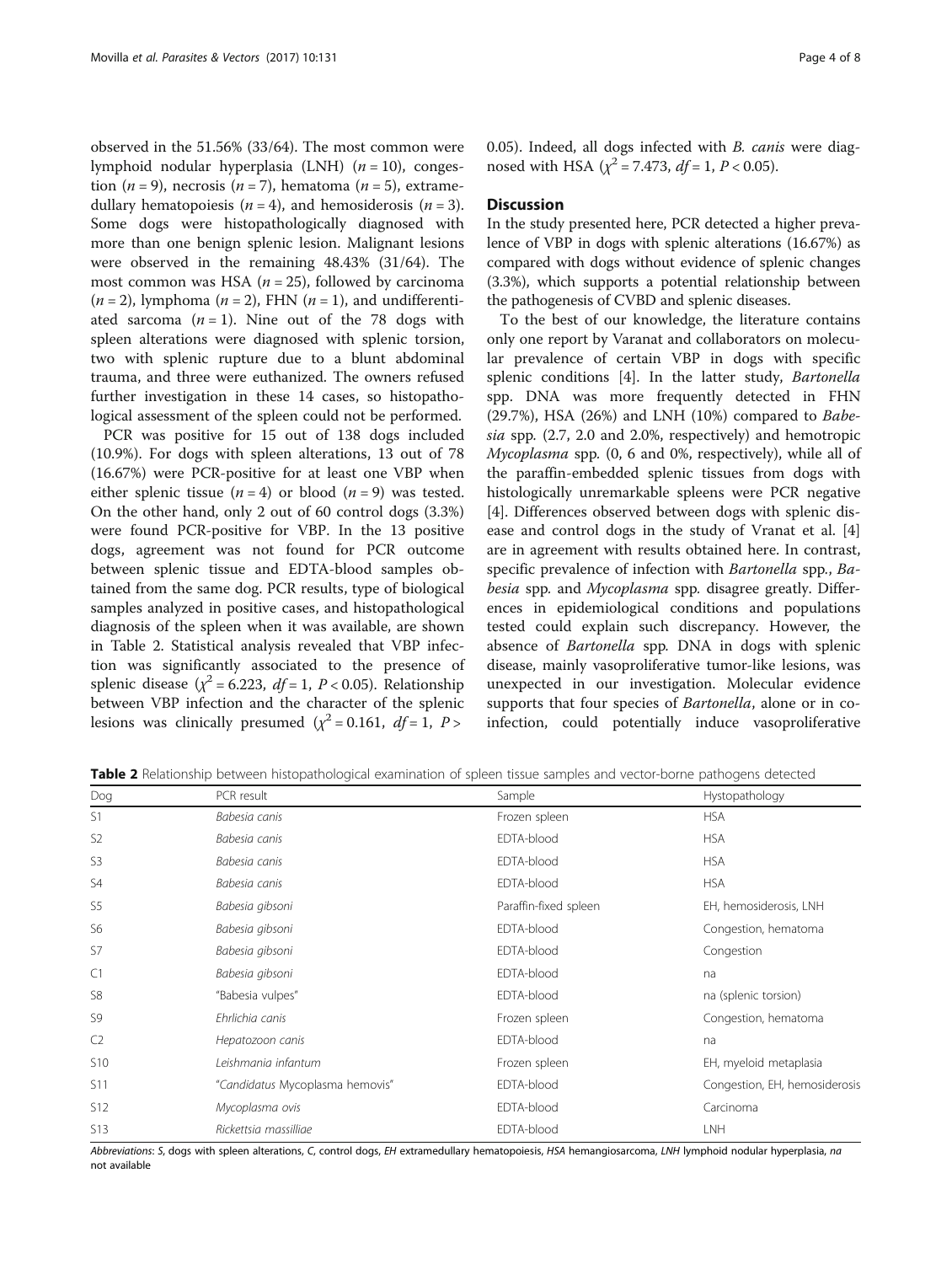lesions [[5](#page-6-0)]. Bartonella infection induces overlapping mechanisms in the development of vasoproliferative tumors, such as direct mitogenic effect on endothelial cells, inhibition of endothelial cell apoptosis and activation of hypoxia inducible factor-Iα, resulting in increased expression of the vascular endothelial growth factor [[25](#page-6-0)–[28](#page-6-0)]. In Spain, serological evidence of Bartonella spp. exposure and molecular detection of the genera have been reported in dogs [\[29](#page-6-0)–[31\]](#page-6-0). However, diagnosis of bartonellosis represents a challenge [[31](#page-6-0)] and could be the main cause of the difference in the prevalence of Bartonella spp. between the study by Varanat et al. [\[4](#page-6-0)] and the present study. The use of a combined approach of serology, pre-enrichment culture of Bartonella spp. in Bartonella alpha proteobacteria growth medium (BAPGM) and PCR may enhance the diagnostic confirmation of bartonellosis in blood or tissue samples of naturally infected dogs [[20, 31, 32\]](#page-6-0).

In contrast, Babesia spp. showed the highest prevalence in the present survey (6.52%) with nine out of 138 dogs infected. Similar rate of molecular detection for Babesia spp. in EDTA-blood samples (5%) was reported for dogs from the same area presenting for compatible clinical signs and/ or criteria with ehrlichiosis during 2011 [\[33](#page-6-0)]. The spleen protects against Babesia spp. by ingestion and clearance of infected red blood cells [\[34](#page-6-0)]. Infected erythrocytes could alter spleen histopathology, cause cell cycle alteration (G0/ G1, S, and G2/M phases) and induce oxidative stress in splenic tissue, as indicated by decreased glutathione, catalase and superoxide dismutase levels [\[35\]](#page-6-0). Damaged red blood cells, iron, free radicals and other reactive oxygen species from macrophage activation produce DNA damage in endothelial cells [\[36\]](#page-6-0). Moreover, once activated, macrophages are the main source of growth factors and cytokines (such as TNF- $\alpha$ , IL-12 and IFN- $\gamma$ ), which profoundly affect endothelial, epithelial and mesenchymal cells in the local microenvironment [[37](#page-6-0)–[39](#page-6-0)]. It is now becoming clear that the tumor microenvironment, which is largely coordinated by inflammatory cells, is an essential contributor in the neoplastic process, promoting proliferation, survival and migration [[39](#page-6-0)]. These phenomena coupled together could provide the events necessary for the induction of HSA [\[36](#page-6-0)]. In the present study, PCR testing identified four dogs infected with B. canis and, interestingly, all of them were diagnosed with HSA. On the other hand, a potential causative role in the development of splenitis has been attributed to the presence of mesenchymal neoplastic diseases [\[22\]](#page-6-0). As previously described, HSA could predispose to alter the splenic vasculature, thrombosis, and abnormal blood flows, possibly favoring bacterial engraftment [[40\]](#page-6-0).

Hemotropic Mycoplasma ovis was PCR-detected in one out of two dogs diagnosed with splenic carcinoma. Many studies have indicated that persistent exposure to Mycoplasma spp. is closely associated with oncogenic

transformation in human cancers and have found that the Mycoplasma p37 protein alone is sufficient to increase the invasiveness and metastases of cancer cells [[41](#page-6-0)–[44](#page-6-0)]. *Mycoplasma* spp. DNA was successfully extracted and amplified from multiple forms of human carcinoma [[44](#page-6-0)–[46\]](#page-7-0). Experimental data indicated that some Mycoplasma spp. cause chromosomal changes and cell transformations in vitro through progressive chromosomal loss and translocations. However, the relationship between Mycoplasma spp. infection and cancer progression is yet to be disclosed [\[45\]](#page-7-0).

Evidence supports that infiltration and activation of inflammatory cells confer favorable conditions for the progression of cancer, inducing angiogenesis, tumor growth and invasion [\[46\]](#page-7-0). To elucidate whether VBP induce such infiltration and activation of inflammatory cells in the spleen or alternatively are attracted to preexisting neoplastic splenic inflammatory lesions, thereby explaining DNA detection of VBP in these dogs, warrants further investigation.

Remaining VBP infected dogs showed benign splenic diseases or were control dogs. Four of these were infected with B. gibsoni. In contrast to reported data, breed predisposition was not observed for this infection [[47\]](#page-7-0). Histopathology was not available for the only "B. vulpes"-infected dog that was diagnosed with splenic torsion associated with gastric-dilation volvulus (GDV). Evidence supports that "B. vulpes" is genetically related to B. gibsoni [[48\]](#page-7-0). Trotta et al. [\[49](#page-7-0)] described a B. gibsoni-infected dog with suspected splenic torsion. In such case, histopathological evaluation of the spleen revealed white and red pulp hyperplasia, associated with a diffuse granulocytic infiltrate, hemorrhages and massive necrosis with vascular thrombosis, suggestive of splenic infarct [[49\]](#page-7-0). In addition, a dog with splenic torsion and PCR positive for L. infantum was also reported [\[22](#page-6-0)]. In this case, the authors considered that both conditions might have triggered splenitis because of altered vascularity and blood supply or activation of the reticuloendothelial system. The etiology of primary splenic torsion (PST) and the association between PST and GDV is unclear, with anecdotal evidence suggesting that dogs with history of PST have an increased risk of developing GDV [[50\]](#page-7-0). Based on the former information, we hypothesize that in the dog of the present study splenic changes associated with VBP infection could have induced PST, and potentially secondary GDV.

Anaplasma spp. was not detected in any dog. Furthermore, in the present study, prevalence of Ehrlichia canis, L. infantum, H. canis and Rickettsia massilliae was lower than expected given previous reports conducted in the same area [[29, 30](#page-6-0)]. These findings combined, suggest that these pathogens may be underestimated in the current study. As previously described, several factors could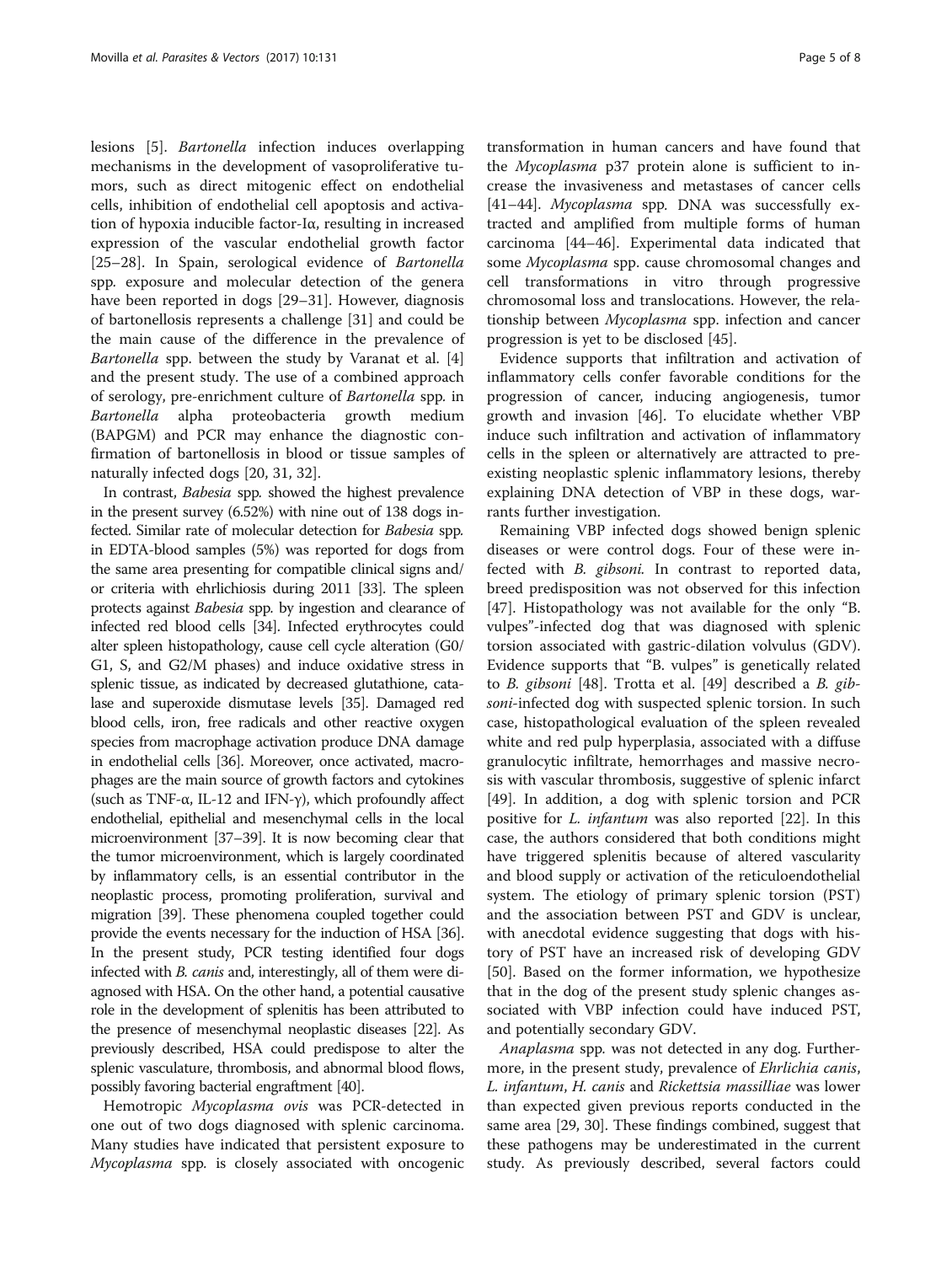<span id="page-5-0"></span>prompt failure to reach PCR diagnosis, such as small quantity of tissue placed in paraffin blocks from markedly enlarged spleens and the limited quantity of extracted DNA (host and pathogen) that can be incorporated into each PCR reaction, storage conditions and varying periods of formalin fixation that could induce DNA degradation, and/or decreased microorganism load in systemic circulation, possibly associated with the use of specific treatment before obtaining the samples [\[4](#page-6-0), [31](#page-6-0), [51\]](#page-7-0).

Serological and PCR assays used in parallel could have maximized CVBD diagnosis [[52](#page-7-0)]. However, in agreement with previous publications, the results obtained in blood and tissue samples from dogs with spleen alterations support that sampling from different tissues improved detection of VBP infection [\[53](#page-7-0)–[56](#page-7-0)]. The tropism of certain VBP, such as *L. infantum* caused by lymphoid organs makes them important for detecting this protozoan [[56](#page-7-0)]. It has been shown that positivity increases with disease progression and dogs without clinical signs present lower tissue parasitism, while dogs with clinical signs have high parasite loads in tissues such as the spleen [\[57\]](#page-7-0). Moreover, parasites do not distribute themselves evenly in all tissues [[58](#page-7-0)]. Several parameters should be considered in choosing the sample to be used with special care to avoid excessive invasiveness and potential risks for the dog, such as pain, infection or hemorrhage [[59](#page-7-0)].

None of the PCR-positive dogs in the present study showed VBP infection on histopathology of the spleen. As previously described, it is possible that some splenic macrophages had phagocytosed DNA fragments, but intact microorganisms were not detectable, so the amplification methods used with PCR allowed positive results with very small amounts of DNA, while this was not achievable by means of histopathology [\[22](#page-6-0)].

There were some limitations in the present study, which have still to be mentioned. Due to the partially retrospective nature of this research and the fact that dogs attended at different institutions, information gathered from available medical records was sometimes incomplete. Furthermore, obtaining optimal age and sex-matched groups was not entirely possible because splenectomy is performed only when there is overt evidence of splenic alterations and splenic biopsies are infrequently obtained. In addition, it is not possible to rule out differences in the processing of the paraffin-embedded tissue samples, retrieved from the pathology archive storage facilities, which were obtained before the frozen-samples collection period. Moreover, control dogs without evidence of splenic alterations were selected based on diagnostic imaging assessment; although ultrasonography and/or radiological splenic changes have shown a good correlation with other laboratory examinations in CVBD, histopathology could have been useful to further confirm the absence of splenic disease in such cases [\[60, 61](#page-7-0)]. In addition, samples were

stored and retrieved from archives, so prior contamination could not be completely excluded.

#### Conclusions

This study provides additional evidence that CVBD could be involved in the pathogenesis of splenic alterations. The high prevalence of B. canis infection in dogs with splenic HSA suggests a potential role for this pathogen in the development of vasoproliferative tumors. Furthermore, based on the results obtained here, the presence of splenic disease should prompt further investigation for detection of VBP infection, mainly in endemic areas. Detection of VBP infection is improved by sampling of different tissues.

#### Additional file

[Additional file 1: Table S1.](dx.doi.org/10.1186/s13071-017-2074-z) Details for signalment, collected samples, histopathological diagnosis and PCR results for dogs included in this study. (XLSX 54 kb)

#### Abbreviations

BAPGM: Bartonella alpha proteobacteria growth medium; C: control dog; CVBD: canine vector-borne disease; DNA: deoxyribonucleic acid; EDTA: ethylene diamine tetraacetic acid; EH: extramedullary hematopoiesis; FHN: fibrohistiocytic nodules; GDV: gastric dilation volvulus; HSA: hemangiosarcoma; IBD: inflammatory bowel disease; Ig: immunoglobulin; IL: interleukin; ITS: internal transcribed spacer; LNH: lymphoid nodular hyperplasia; PST: primary splenic torsion; rRNA: ribosomal ribonucleic acid; S: splenectomized dog; SPF: specific pathogen free; TGF: tumor growth factor; TNF: tumor necrosis factor; VBP: vector-borne pathogens

#### Acknowledgements

Bayer Animal Health has sponsored this manuscript in the framework of the 12th CVBD World Forum Symposium. Authors are indebted to the veterinarians participating in this study, the owners of dogs included and the dogs themselves. The authors also thank two anonymous reviewers.

### Funding

Not applicable.

#### Availability of data and material

The dataset supporting the conclusions of this article is included within the article and its Additional file 1.

#### Authors' contributions

XR designed the present survey. MDT, RM and XR collected samples and recorded the dog data. LA and LS performed PCR assays. RM performed the statistical analysis of data. LA and RM constructed the tables. LA and RM drafted the first version of the manuscript. MDT, RM and XR reviewed and finalized the manuscript. All authors read and approved the final manuscript.

#### Competing interests

The authors declare that they have no competing interests.

Consent for publication

Not applicable.

#### Ethics approval and consent to participate

Collected data and samples used in this study were obtained from the diagnostic protocol and/or treatment of dogs included, under consent of the owners and in accordance with the International Guiding Principles for Biomedical Research Involving Animals, issued by the Council for the International Organizations of Medical Sciences.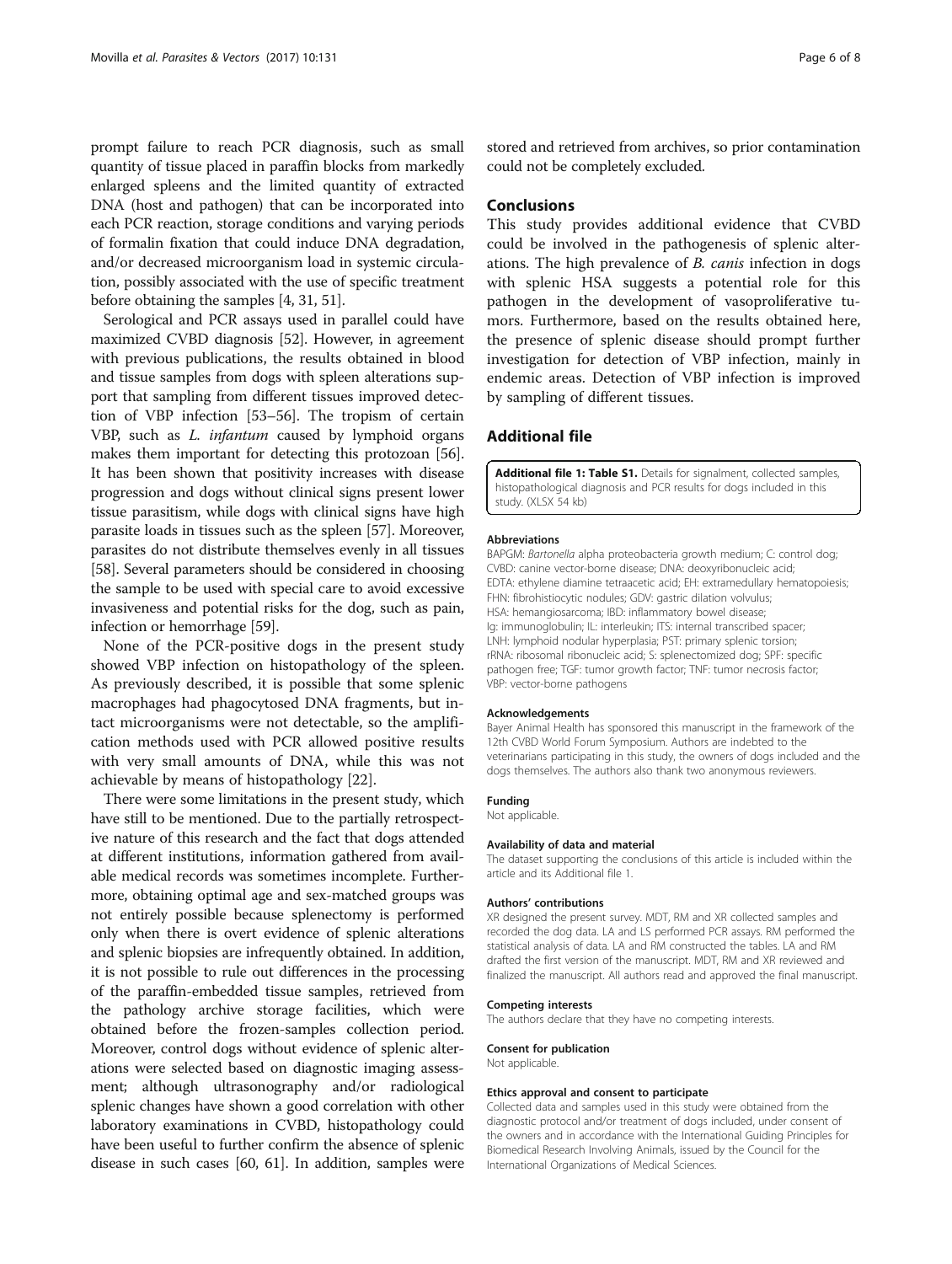## <span id="page-6-0"></span>Publisher's Note

Springer Nature remains neutral with regard to jurisdictional claims in published maps and institutional affiliations.

#### Author details

<sup>1</sup>Hospital Clínic Veterinari, Universitat Autònoma de Barcelona, Carrer de L'Hospital s/n, 08193 Bellaterra, Cerdanyola del Vallès, Barcelona, Spain. <sup>2</sup>Vetgenomics, Edifici Eureka, Parc de Recerca de la Universitat Autònoma de Barcelona, 08193 Bellaterra, Cerdanyola del Vallès, Barcelona, Spain. <sup>3</sup>Hospital Veterinario San Vicente, Calle del Veterinario Manuel Isidro Rodríguez García N°17, 03690 San Vicente del Raspeig, Alicante, Spain.

#### Received: 18 January 2017 Accepted: 2 March 2017 Published online: 13 March 2017

#### References

- 1. Otranto D, Dantas-Torres F, Breitschwerdt EB. Managing canine vector-borne diseases of zoonotic concern: part one. Trends Parasitol. 2009;25:157–63.
- 2. Day MJ. The immunopathology of canine vector-borne diseases. Parasit Vectors. 2011;13:48.
- 3. Bronte V, Pittet MJ. The spleen in local and systemic regulation of immunity. Immunity. 2013;39:806–18.
- 4. Varanat M, Maggi RG, Linder KE, Breitschwerdt EB. Molecular prevalence of Bartonella, Babesia, and hemotropic Mycoplasma sp. in dogs with splenic disease. J Vet Intern Med. 2011;25:1284–91.
- 5. Beerlage C, Varanat M, Linder K, Maggi RG, Cooley J, Kempf VAJ, et al. Bartonella vinsonii subsp. berkhoffii and Bartonella henselae as potential causes of proliferative vascular diseases in animals. Med Microbiol Immunol. 2012;201:319–26.
- Tizard IR. Organs of the immune system. In: Tizard IR, editor. Veterinary Immunology. 9th ed. St. Louis, MO: Elsevier Saunders; 2013. p. 124–6.
- Schneider DA, Yan H, Bastos RG, Johnson WC, Gavin PR, Allen AJ, et al. Dynamics of bovine spleen cell populations during the acute response to Babesia bovis infection: an immunohistological study. Paras Immunol. 2011;33:34–44.
- 8. Deng HK, Le Rhun D, Lecuelle B, Le Naour E, Vayssier-Taussat M. Role of the spleen in Bartonella spp. infection. FEMS Immunol Med Microbiol. 2012;64: 143–5.
- 9. Faria JLM, Demarchi T, Franchi C, Vargas-Hernandez G, André MR, Biscola WA, et al. Ehrlichia canis (Jabotical strain) induces the expression of TNF-α in leukocytes and splenocytes of experimentally infected dogs. Rev Bras Parasitol. 2011;20:71–4.
- 10. Botelho M, Zacarias R, Padilha L, Alessi AC, Tinucci M. Experimental acute canine monocytic ehrlichiosis: clinicopathological and immunopathological findings. Vet Parasitol. 2004;119:73–86.
- 11. Barbosa A, Teixeira-Carvalho A, Giunchetti RC, Roat BM, Coura-Vital W, Nicolato R de C, et al. Cellular immunophenotypic profile in the splenic compartment during canine visceral leishmaniasis. Vet Immunol Immunopathol. 2014;157:190–6.
- 12. Cavalcanti AS, Ribeiro-Alves M, Pereira L de OR, Mestre GL, Ferreira ABR, Morgado FN, et al. Parasite load induces progressive spleen architecture breakage and impairs cytokine mRNA expression in Leishmania infantumnaturally infected dogs. PLoS One. 2015;10, e0123009.
- 13. Moreira PR, Franciscato DA, Rossit SM, Munari DP, Vasconcelos R de O. Influence of apoptosis on liver and spleen resistance in dogs with visceral leishmaniosis. Rev Bras Parasitol Vet. 2016;25:342–7.
- 14. Kemming G, Messick JB, Mueller W, Enders G, Meisner F, Muenzing S, et al. Can we continue research in splenectomized dogs? Mycoplasma haemocanis: old problem-new insight. Eur Surg Res. 2004;36:198–205.
- 15. Ribeiro IB, Câmara AC, Bittencourt MV, Marçola TG, Paludo GR, Soto-Blanco B. Detection of Theileria equi in spleen and blood of asymptomatic piroplasm carrier horses. Acta Parasitol. 2013;58:218–22.
- 16. Leinwand JC, Arroyo JP, Solomon D, Kaplan LJ. Babesia microti infection presenting as acute splenic laceration. Surg Inf. 2013;14:412–4.
- 17. Saunders GK, Monroe WE. Systemic granulomatous disease and sialometaplasia in a dog with Bartonella infection. Vet Pathol. 2006;43:391–2.
- 18. Anyfantakis D, Kastanakis M, Papadomichelakis A, Petrakis G, Bobolakis E. Cat-scratch disease presenting as a solitary splenic abscess in an immunocompetent adult: case report and literature review. Infez Med. 2013;2:130–3.
- 19. Breitschwerdt EB, Maggi RG, Varanat M, Linder KE, Weinberg G. Isolation of Bartonella vinsonii subsp. berkhoffi genotype II from a boy with Epitheliod Hemangioendothelioma and a dog with hemangiopericytoma. J Clin Microb. 2009;47:1957–60.
- 20. Friedenberg SG, Balakrishnan N, Guillaumin J, Cooper ES, Lewis K, Russell DS, et al. Splenic vasculitis, thrombosis, and infarction in a febrile dog infected with Bartonella henselae. J Vet Emerg Crit Care (San Antonio). 2015;25:789–94.
- 21. Morgado FN, Cavalcanti AD, Miranda LH, O'Dwyer LH, Silva MR, Menezes RC, et al. Hepatozoon canis and Leishmania spp. coinfection in dogs diagnosed with visceral leishmaniasis. Rev Bras Parasitol Vet. 2016;25:450–8.
- 22. Ferri F, Zini E, Auriemma E, Castagnaro M, Coppola LM, Peano A, et al. Splenitis in 33 dogs. Vet Pathol. 2017;54:147–54.
- 23. Silva-O'Hare J, de Oliveira IS, Klevorn T, Almeida VA, Oliveira GG, Atta AM, et al. Disruption of splenic lymphoid tissue and plasmacytosis in canine visceral leishmaniasis: changes in homing and survival plasma cells. PLoS One. 2016;11:e0156733.
- 24. Francino O, Altet L, Sanchez-Robert E, Roura X. Advantages of real-time PCR assay for diagnosis and monitoring of canine leishmaniosis. Vet Parasitol. 2006;137:214–21.
- 25. Conley T, Slater L, Hamilton K. Rochalimaea species stimulate human endothelial cell proliferation and migration in vitro. J Lab Clin Med. 1994; 124:521–8.
- 26. Kirby JE, Nekorchuk DM. Bartonella-associated endothelial proliferation depends on inhibition of apoptosis. Proc Natl Acad Sci USA. 2002;99:4656–61.
- 27. Kempf VAJ, Lebiedziejewski M, Alitalo K, Wälzlein J, Ehehalt U, Fiebig J, et al. Activation of hypoxia inducible factor-1 in bacillary angiomatosis: evidence for a role of HIF-1 in bacterial infections. Circulation. 2005;111:1052–62.
- 28. Kempf VAJ, Volkmann B, Schaller M, Sander CA, Alitalo K, Riess T, et al. Evidence of a leading role for VEGF in Bartonella henselae-induced endotelial cell proliferations. Cell Microbiol. 2001;3:623–32.
- 29. Roura X, Breitschwerdt EB, Lloret A, Ferrer L, Hegarty B. Serological evidence of exposure to Rickettsia, Bartonella, and Ehrlichia species in healthy or Leishmania infected dogs from Barcelona, Spain. Intern J Appl Res Vet Med. 2005;3:129–37.
- 30. Tabar MD, Francino O, Altet L, Sanchez A, Ferrer L, Roura X. PCR survey of vector-borne pathogens in dogs living in and around Barcelona, an area endemic for leishmaniosis. Vet Rec. 2009;164:112–6.
- 31. Tabar MD, Maggi RG, Altet L, Villafranca M, Francino O, Roura X. Gammopathy in a Spanish dog infected with Bartonella henselae. J Small Anim Pract. 2011;52:209–12.
- 32. Duncan AW, Maggi RG, Breitschwerdt EB. A combined approach for the enhanced detection and isolation of Bartonella species in dog blood samples: pre-enrichment liquid culture followed by PCR and subculture onto agar plates. J Microbiol Methods. 2007;69:273–81.
- 33. René-Martellet M, Lebert I, Chêne J, Massot R, Leon M, Leal A, et al. Diagnosis and incidence risk of clinical canine monocytic ehrlichiosis under field conditions in southern Europe. Parasit Vectors. 2015;8:3.
- 34. Vannier EG. Babesiosis. Infect Dis Clin North Am. 2015;29:357–70.
- 35. Dkhil MA, Al-Quraishy S, Al-Khalifa MS. The effect of Babesia divergens infection on the spleen of Mongolian gerbils. Biomed Res Int. 2014;2014:483854.
- 36. Corthals SM, Kamendulis LM, Klauning JE. Mechanisms of 2-Butoxyethanolinduced hemangiosarcomas. Toxicol Sci. 2006;92:378–86.
- 37. Vannier E, Krause PJ. Human babesiosis. New Eng J Med. 2012;366:2397–407.
- 38. Krause PJ, Daily J, Telford SR, Vannier E, Lantos P, Spielman A. Shared features in the pathobiology of babesiosis and malaria. Trends Parasitol. 2007;23:605–10.
- 39. Coussens LM, Werb Z. Inflammation and cancer. Nature. 2002;420:860–7.
- 40. Laurenson MP, Hopper K, Herrera MA, Johnson EG. Concurrent diseases and conditions in dogs with splenic vein thrombosis. J Vet Intern Med. 2010;24: 1298–304.
- 41. Pehlivan M, Pehlivan S, Onay H, Koyuncuoglu M, Kirkali Z. Can mycoplasma mediated oncogenesis be responsible for formation of conventional renal cell carcinoma? Urology. 2005;65:411–4.
- 42. Ketcham CM, Anai S, Reutzel R, Sheng S, Schuster SM, Brenes RB, et al. P37 induces tumor invasiveness. Mol Cancer Ther. 2005;4:1031–8.
- 43. Urbanek C, Goodison S, Chang M, Porvasnik S, Sakamoto N, Li CZ, et al. Detection of antibodies directed at M. hyorhinis p37 in the serum of men with newly diagnosed prostate cancer. BMC Cancer. 2011;11:233.
- 44. Huang S, Li JY, Wu J, Meng L, Shou CC. Mycoplasma infections and different human carcinomas. World J Gastroenterol. 2001;7:266–9.